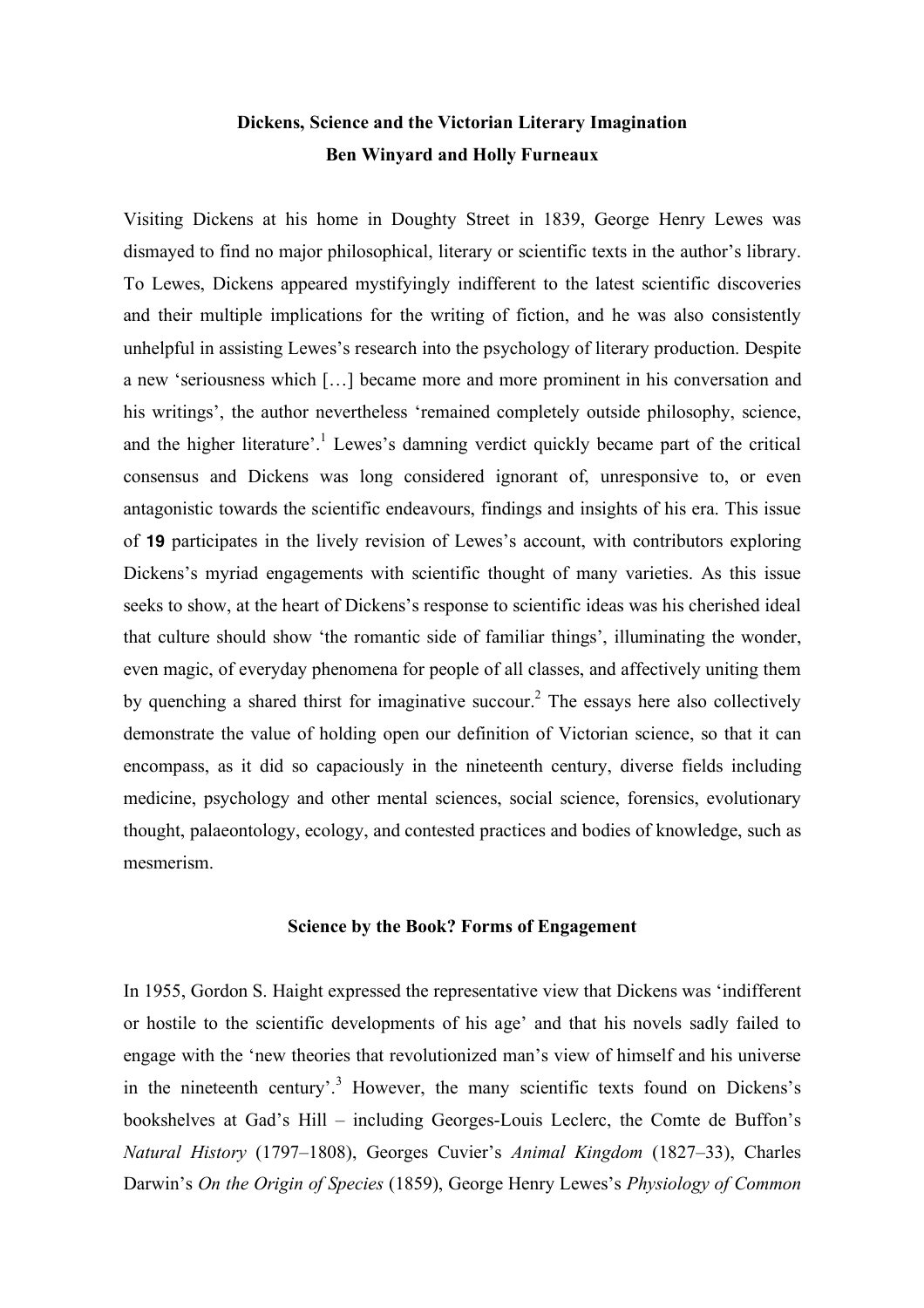*Life* (1859) and Charles Lyell's *Geological Evidence of the Antiquity of Man* (1863) – suggest that he was far from scientifically illiterate.<sup>4</sup> Dickens, whose close friendships with other men profoundly shaped his life and work, was also intimate with a number of leading men of science. John Picker, for example, has demonstrated the impact of Dickens's career-long engagement with the wave theories of his friend Charles Babbage, the pioneer of modern computing whose *Ninth Bridgewater Treatise* (1837) Dickens owned and quoted in *Dombey and Son* (1846–8) and an 1869 speech to the Birmingham and Midland Institute. Furthermore, Gowan Dawson has explored the significance of the connection between Dickens and Richard Owen, an especially good friend, an avid Dickens reader and the century's leading palaeontologist, who ran the Hunterian and Natural History Museums.<sup>5</sup> In this issue Owen is represented through his likely manifestation in Dickens's taxidermist character in *Our Mutual Friend* (1864–65), Mr Venus, a relationship between life and work discussed by Nicola Bown.

These personal and professional affinities are unaccounted for in K. J. Fielding's account of Dickens and science, in which Fielding endeavours to defend Dickens from earlier charges that he lacked the requisite education and mental sophistication to appreciate scientific thought.<sup>6</sup> However, his defence relies entirely on a textual measure of scientific engagement, which carefully documents the books that Dickens owned and directly referenced. Fielding's argument proceeds from particular attitudes about hierarchies of knowledge and the dissemination of scientific ideas, which prioritise text as the only medium. Both Fielding's response and the earlier assessments that he counters demonstrate the powerful currency of the kinds of distinction made by Lewes in his attack on Dickens's perceived lack of engagement with intellectual culture. Thus, Dickens and science remains a provocative combination, in which attitudes about the division and relationship between high and low culture, authorised and unofficial epistemologies, and intellectual and popular ways of knowing are still contested. In his article here about the ecological concerns contained within Dickens's work, John Parham explores the contested nature of Dickens's understanding of contemporary scientific thought in more detail, arguing that Dickens combined his 'acquaintance with contemporary science and a socially reconstructive urge' in 'ways that signal suggestive new possibilities' for literarycultural scholars.

### **Ben Winyard and Holly Furneaux, Dickens, Science and the Victorian Literary Imagination**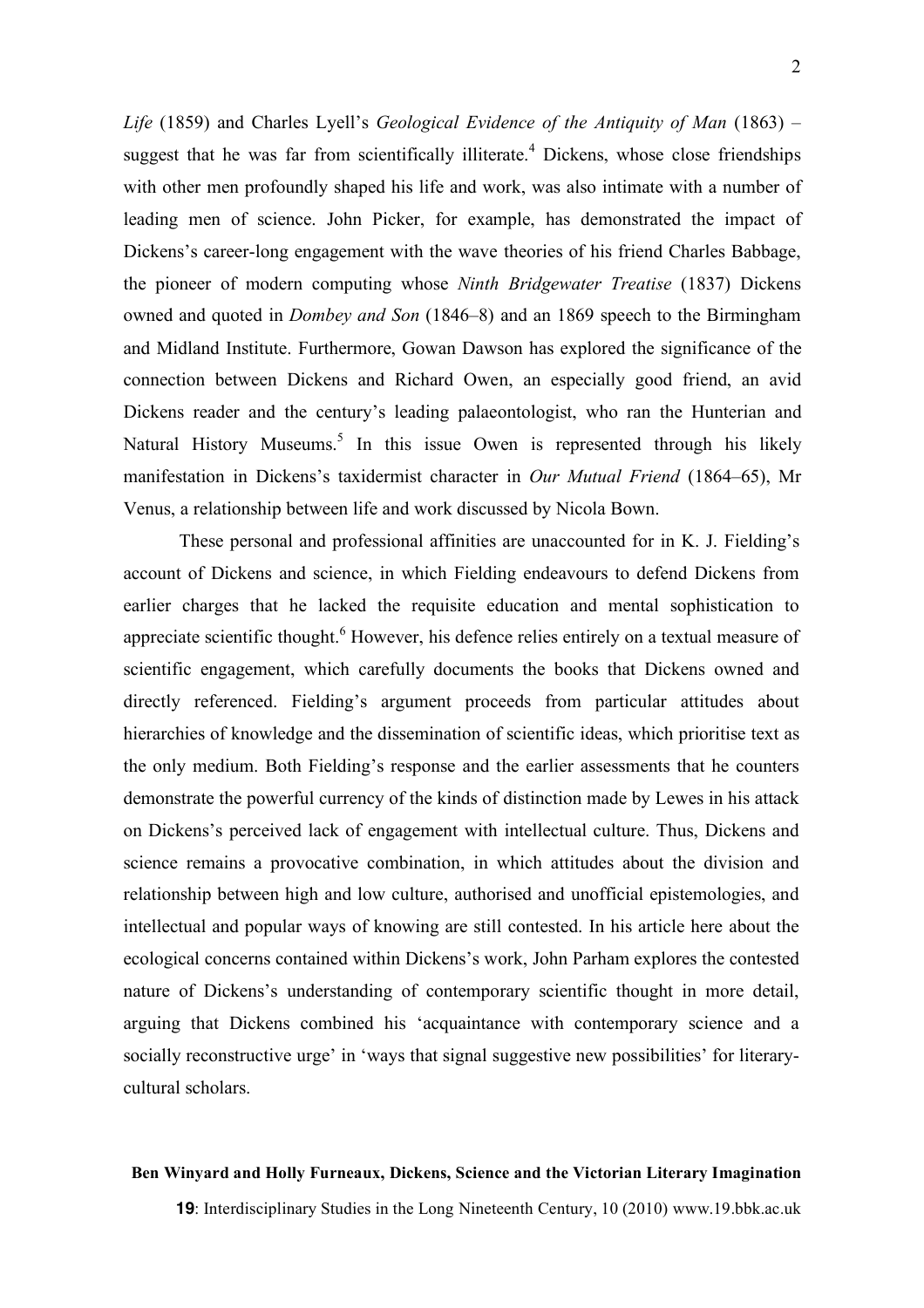Recognising the limiting prioritisation of textual forms of scientific transmission, and the disproportionate critical emphasis on Darwin's writing, Adelene Buckland has observed the preponderance of work that focuses on Dickens's 1860s, post-*Origin*, work. As a means of extending the enquiry and doing fuller justice to the range of Dickens's scientific engagements beyond evolutionary science, Buckland suggests attention to other connections, of a type undertaken by Picker and Dawson. Her own work, however, focuses on 'the importance of material and visual cultures', another previously neglected area, where she demonstrates that Dickens and his contemporaries not only learnt about science by reading; they also attended, in huge numbers, popular shows – panoramas, dioramas, and exhibitions, as new museums opened through the century – which presented different and competing versions. <sup>7</sup> When Dickens describes his visit to Vesuvius in *Pictures from Italy* (1846), it is not to academic work on volcanoes that he turns, but to the vivid images of popular shows of catastrophe – 'A Rapid Diorama'. Indeed, much scientific literature was accessible to ordinary readers with little or no specialist knowledge and the most important discoveries and developments were popularised and widely disseminated.<sup>8</sup> It was this cross-genre, multi-media and, above all, democratic aspect to Dickens's understanding of science, that we felt, together with Professor Sally Ledger who proposed this theme, made it a particularly apt subject for Dickens Day. This issue emerges from papers given, and discussions had, on the largest Dickens Day to date, 'Dickens and Science', Institute of English Studies, London, 10 October 2009. 9

# **Ways of Knowing: Dickens, Science and Interdisciplinarity**

A productive dialogue about Dickens's relationship to science was partly facilitated by the increasing prominence of cultural studies and historicism in literary studies from the 1960s onwards. New Historicism, in particular, stressed the commensurate relationship between dissimilar texts enmeshed within specific power relations with multiple material and cultural effects. Apparently disparate, unrelated texts, such as scientific treatises and canonical and popular fiction, could be juxtaposed, thus allowing literary scholars to cross the disciplinary boundary between the 'two cultures'. The critical separation of literary from scientific texts has increasingly given way to a range of interdisciplinary explorations of how science and literature represented less two discrete realms of

#### **Ben Winyard and Holly Furneaux, Dickens, Science and the Victorian Literary Imagination**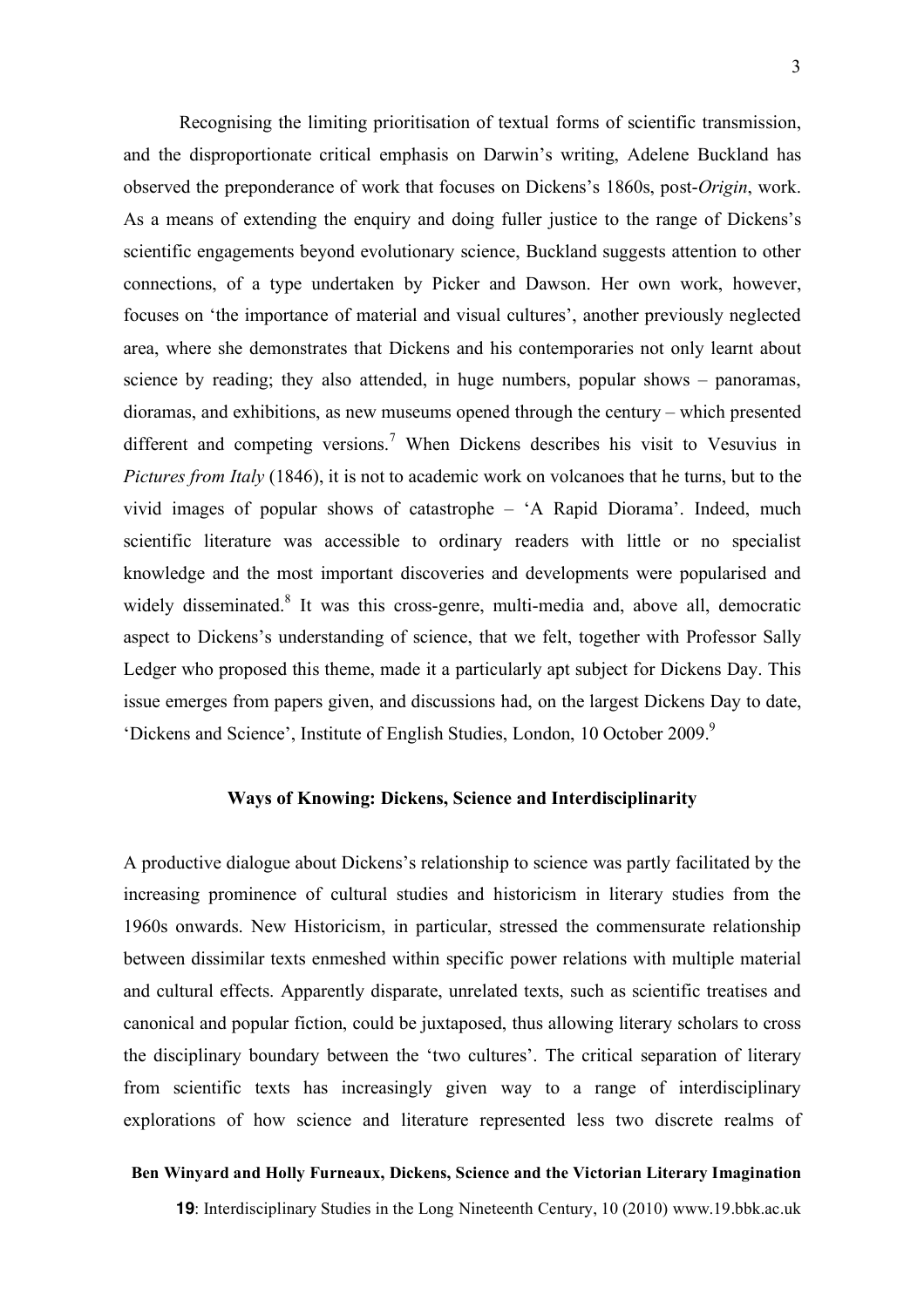knowledge than a series of overlapping and mutually constitutive discourses. Furthermore, Michel Foucault's influential 'archaeology' of the modern self and its governance emphasised the importance of various biological and social sciences within a matrix of discourse, knowledge and power. For Foucault, particular discursive practices operate and can be traced across a range of differing, even ostensibly unrelated, textual sites, while discursive fields such as science conceal their genealogies, and the material practices and power relations they establish between subjects and institutions, behind transhistorical truth claims.<sup>10</sup>

This new willingness to consider both Dickens's life and work alongside Victorian science was explored in foundational texts by Ann Wilkinson, Gillian Beer and George Levine. As Beer and Levine noted, there are clear, two-directional affinities between Charles Darwin's work and that of his favourite novelist, Charles Dickens. These are discernable in the structure of *On the Origin of Species*, favourably reviewed, anonymously, by Richard Owen in Dickens's journal *All the Year Round*, 'with its apparently unruly superfluity of material gradually and retrospectively revealing itself as order', and in the authors' shared concerns with connection and change.<sup>11</sup> *All the Year Round* featured scientifically erudite articles entitled 'Species' (2 June 1860), 'Natural Selection' (7 July 1860) and the 'Transmutation of Species' (9 March 1861) which, Levine observes, 'demonstrate that Dickens was both aware of what was happening in the world of science and convinced that the new developments had real significance for ordinary life.'<sup>12</sup>

Such work has inspired scholarship that recognises the shared narratives and aesthetics in what we now might classify as literary and scientific writing, demonstrating the limitations of such generic division. In this collection Peter Orford's piece on 'Dickens and Science Fiction', which places *Great Expectations* (1860–61) in a context of automata and robot fiction, makes a particularly graphic case for the fertile interconnections and shared poetics of these supposedly discrete genres. Wilkinson's important early piece was similarly attuned to common languages; she uses 'the language of thermodynamics and field theory, and their laws, to describe the world of' *Bleak House* (1852–53), via the engagement in *Household Words*, Dickens's first multi-authored periodical, with Michael Faraday's lectures. <sup>13</sup> The *Household Words* pieces followed Dickens's enthusiastic 1850 correspondence with Faraday about his talk on the chemistry of a candle. Wilkinson's

#### **Ben Winyard and Holly Furneaux, Dickens, Science and the Victorian Literary Imagination**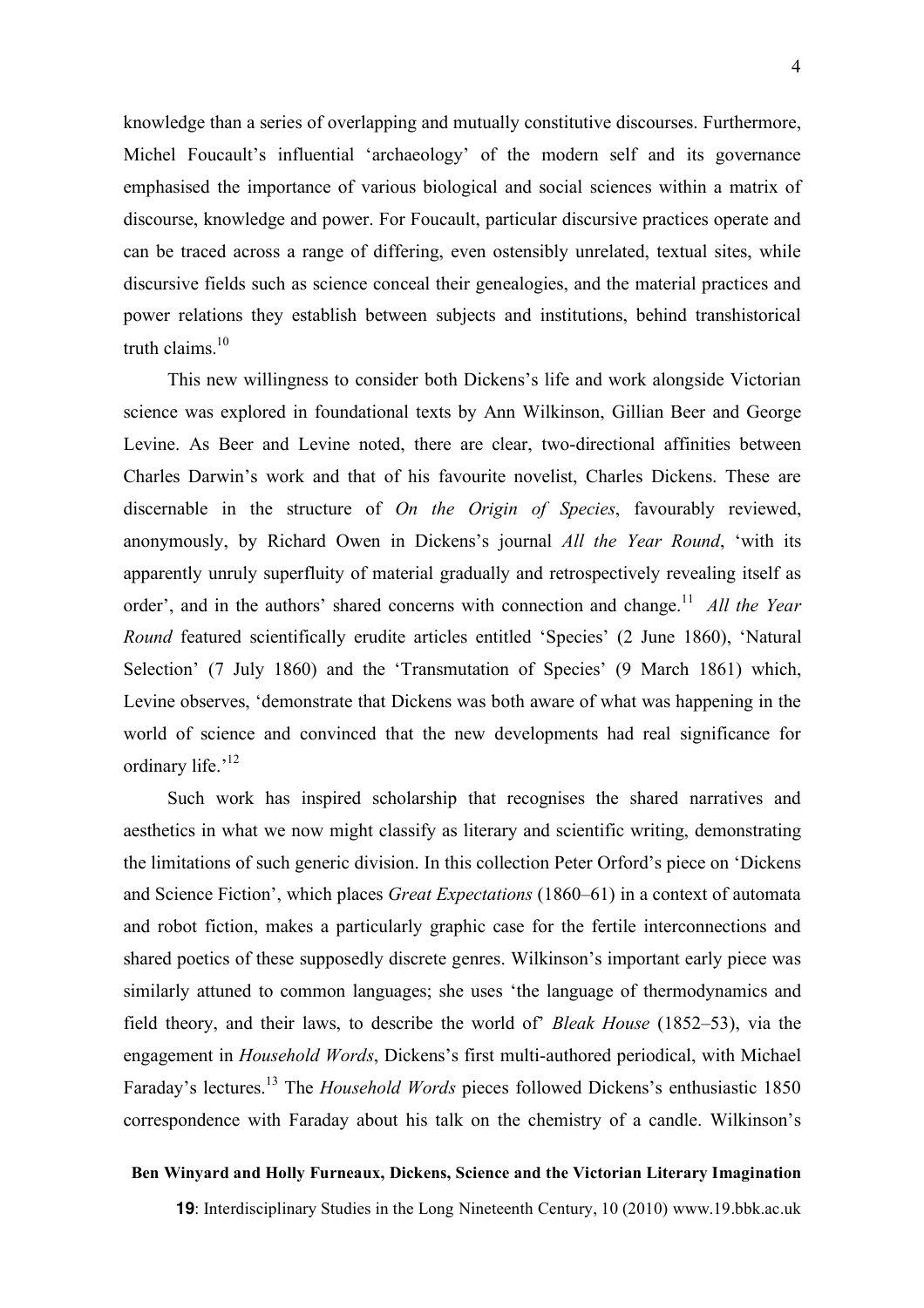particular attention to this exchange shows the ways in which the intellectual and cultural becomes personal, as Dickens's enthusiasm for thermodynamics develops into a personal correspondence with one of its leading exponents.

These critical juxtapositions have yielded a broader appreciation of Dickens's multiple engagements with scientific ideas and the greatest beneficiaries of this approach have undoubtedly been *Our Mutual Friend*, which exhibits traces of the work of Lyell, Jean-Baptiste Lamarck, Darwin and Owen, and *Bleak House*, which brims with thermodynamic, paleontological and geological imagery. Peter Ackroyd has also espied the presence of scientific discourses in the content, structure and movement of Dickens's narratives: 'the very form, the expansiveness, the detail, the momentum of Dickens's novels' reflect, while also refracting, the scientific ideas and discoveries that most captured his imagination, including 'the discover of *fields of force*, the understanding of the dynamics of *systems*, the enquiries into *magnetic centres*, the research into *thermodynamics*, [and] the hypothesis of *evolution*'. 14

In the opening essay, Nicola Bown takes an initially familiar approach, building on the work of Howard Fulweiler, and others, that identifies the Darwinian nature of *Our Mutual Friend.*<sup>15</sup> Bown moves from this perspective, with its pessimistic implications for reading this novel, to examine Owen's competing influence on the text, and to explore Dickens's 'focus on the imaginative implications of the idea of evolution by natural selection, and especially the emotional impact of Darwin's vision of the natural world.' In its emphasis on the potentially redemptive versions of the Hunterian museum that this novel imagines, Bown's essay participates in a wider, fruitful confluence of thinking about Dickens and science and Dickensian things. It is no coincidence that the moment at which Thing theorists and Dickensians alike turn their attention to the fascination with objects that imbues Dickens's creativity, coincides with the moment that Dickens and science has become a key critical concern.<sup>16</sup>

This coalescence of concerns in broader work on the nineteenth century is dramatised with particular vividness in Dickens studies, long alert, as Bown notes, to Dickens's staple 'enumeration of assorted and incongruous grotesque objects for the pleasure of the effect.' Such work does justice to Beer's tantalising passing observation that Dickens's preoccupation with materiality – the humans made object and the animated things that abound throughout his journalism and fiction – parallels the 'drive' apparent in

#### **Ben Winyard and Holly Furneaux, Dickens, Science and the Victorian Literary Imagination**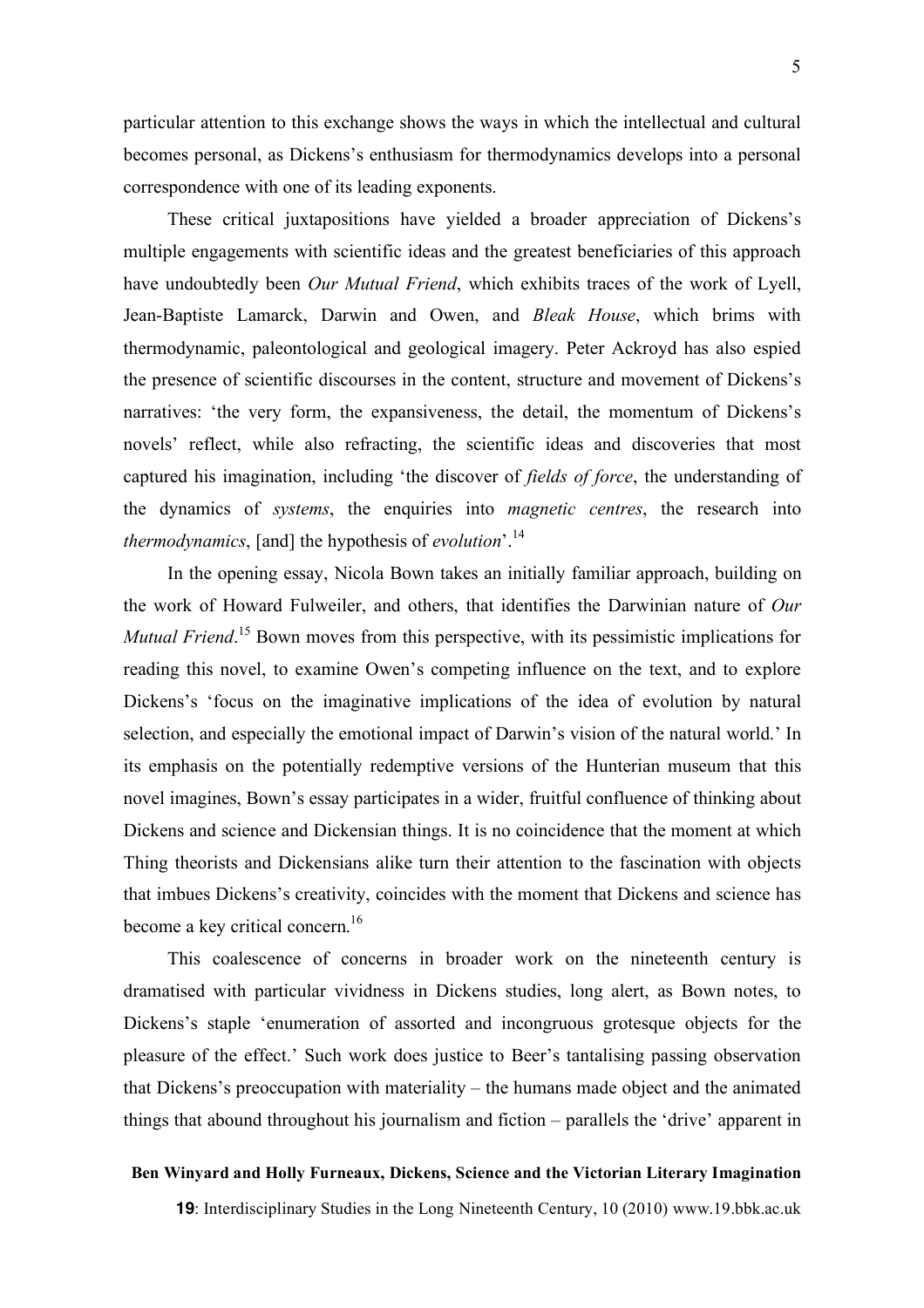Darwin's work and in that most iconic Victorian experiment in cataloguing, the Great Exhibition (1851), 'towards confirming experience by appeal to the physical and the material, changing language into physical process.<sup>17</sup> The articles here go some way to fleshing out the phenomenological parities between understandings and methods of object relations and material science, an account which we feel is ripe for further development.

# **Illegitimate Science: Error, Conviction and Feeling**

Lewes attributed a supposed failure of realism in Dickens's work to an absence of scientific method and psychological insight and a perverse reliance on a melodramatic aesthetics which prioritised fixed character traits, moral simplicity and the bodily articulation of emotion. As John Bowen observes, attempts such as Lewes's to marry literary output with the insights of materialist psychology have 'perhaps done more to damage Dickens's critical reputation than anything else.<sup>18</sup> In 'Dickens in Relation to Criticism' (1872) Lewes famously described Dickens's psychologically unrealistic characters as 'frogs whose brains have been taken out for physiological purposes'. <sup>19</sup> As Bowen points out, 'For a criticism which identifies moral goodness with moral growth and subjectivity with psychological growth, Dickens's characters seem flat and unconvincing', springing fully formed in moral uprightness and intrinsic benevolence from the mind of their originator.<sup>20</sup> However, Greta Perletti's article in this issue provides an alternative to this established view of flat Dickensian figures characterised only by eccentric tics and humorous repetitions. Perletti examines Dickens's work in the context of mid-Victorian mental sciences, exploring his representation of competing views of the value and cost of memory and the significance of the experience of memory in his delineation of character.

Dickens's presumed lack of scientific knowledge was also apparently confirmed by his public interest in, and defence of, pseudo-sciences, such as mesmerism. Steven Connor's article here details Dickens's personal involvement, through his friendship with the discredited John Elliotson and his confidence in his own magnetic powers, in controversies over the legitimacy of mesmerism. As Connor shows, a belief in potentially engulfing universal fluid, through which mesmeric impulses passed, profoundly influenced Dickens's world view and his appreciation of gendered power relations therein. Dickens's public spat with Lewes in 1852 over spontaneous combustion is perhaps the

#### **Ben Winyard and Holly Furneaux, Dickens, Science and the Victorian Literary Imagination**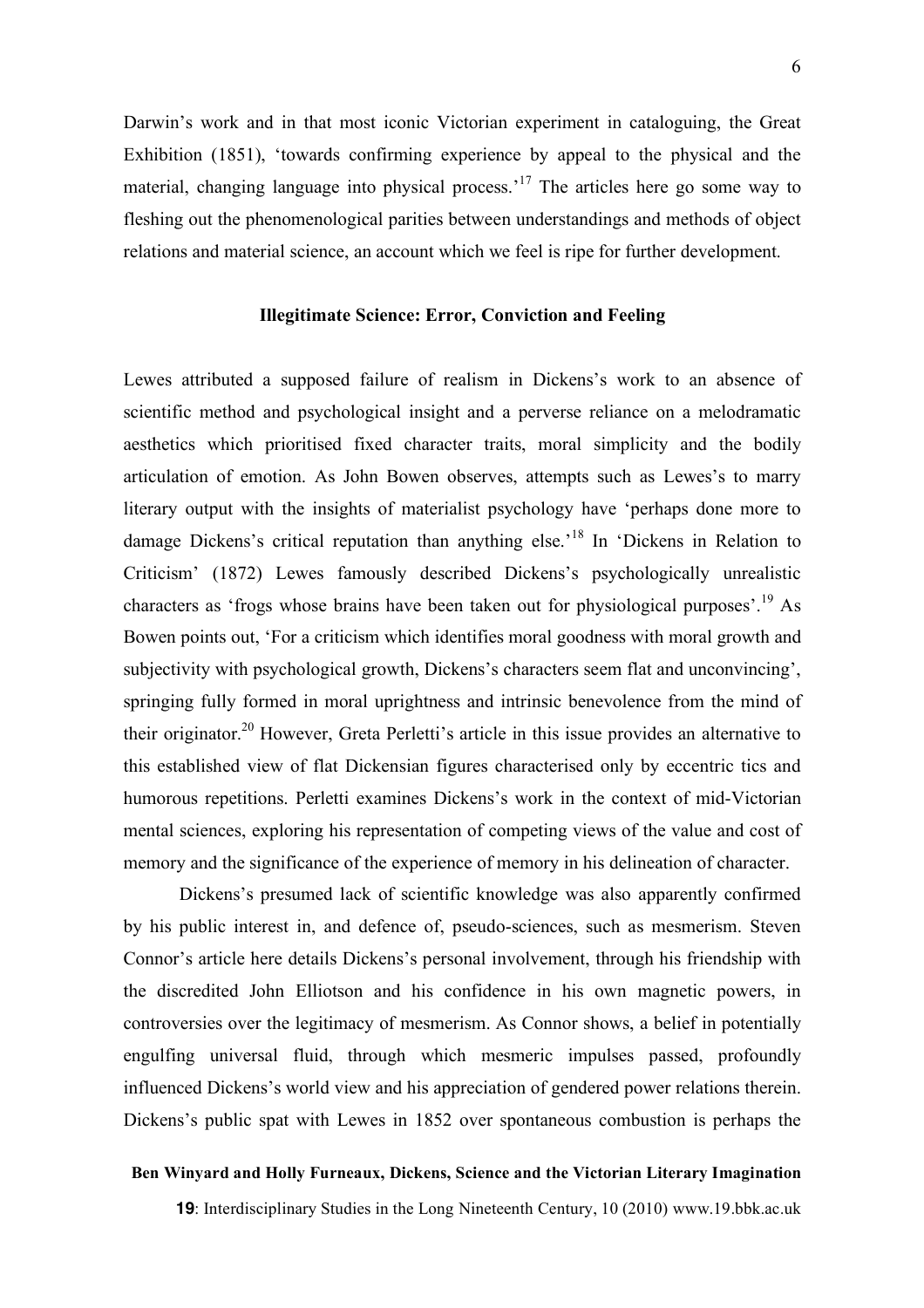7

most famous example of Dickens's investment in what Connor calls 'magical thinking'. Writing in the *Leader* (11 December 1852), Lewes reproached Dickens for the scientific inaccuracy of Krook's fiery death in the tenth part of *Bleak House*. In the battle for legitimacy and disciplinary clarity fought between various emerging sciences in the midnineteenth century, Dickens aligned himself with practices and bodies of knowledge that would soon be relegated to the quack end of the scientific spectrum and, on this occasion, a rather po-faced Lewes accused Dickens of a 'vulgar error'.<sup>21</sup> Dickens responded by citing texts on the subject in the next number before defending himself more fully in the preface to the volume edition: 'I have no need to observe that I do not wilfully or negligently mislead my readers, and that before I wrote that description I took pains to investigate the subject.<sup>22</sup> As Ackroyd baldly states, 'this was a lie'; Dickens copied the sources from Robert Macnish's *The Anatomy of Drunkenness* (1827) and it is doubtful he actually read them.<sup>23</sup> If Dickens was unacquainted with the standard literature on spontaneous combustion, Kostas Makras demonstrates in this issue that he was certainly familiar with a range of literature pertaining to alcoholism and its increasingly prioritised role as a cause of mental instability.

Tellingly, Dickens concludes his defence of *Bleak House* by observing, 'I have purposely dwelt upon the romantic side of familiar things. I believe I have never had so many readers as in this book. May we meet again!<sup>24</sup> The contested medical curiosity of spontaneous combustion evidently captured (*inflamed*, we might say) his imagination, its 'romantic' appeal surpassing trifling doubts as to its scientific veracity. Dickens's phrasing here recalls his journalistic pieces, 'The Poetry of Science' (1848), the 'Preliminary Word' (1851) to *Household Words*, and his two-part 'Amusements of the People' (1851) which similarly foreground the crucial relationship between imagination, audience and emotional attachment. Like fiction, science, for Dickens, is at its best when it forges ties of sympathy and understanding between potentially dissimilar and unequal members of an audience by appealing to their innate eagerness for imaginative stimulation, rather than offering up an ill-nourishing diet of dry facts and austere realism.

Dickens wrote in an era in which the meanings of 'science' solidified, disciplinary boundaries were more firmly established and both scientific knowledge and practice were broadly professionalised. 'Science' increasingly excluded metaphysical and theological concerns and instead denoted bodies of knowledge and interconnected truths that were

#### **Ben Winyard and Holly Furneaux, Dickens, Science and the Victorian Literary Imagination**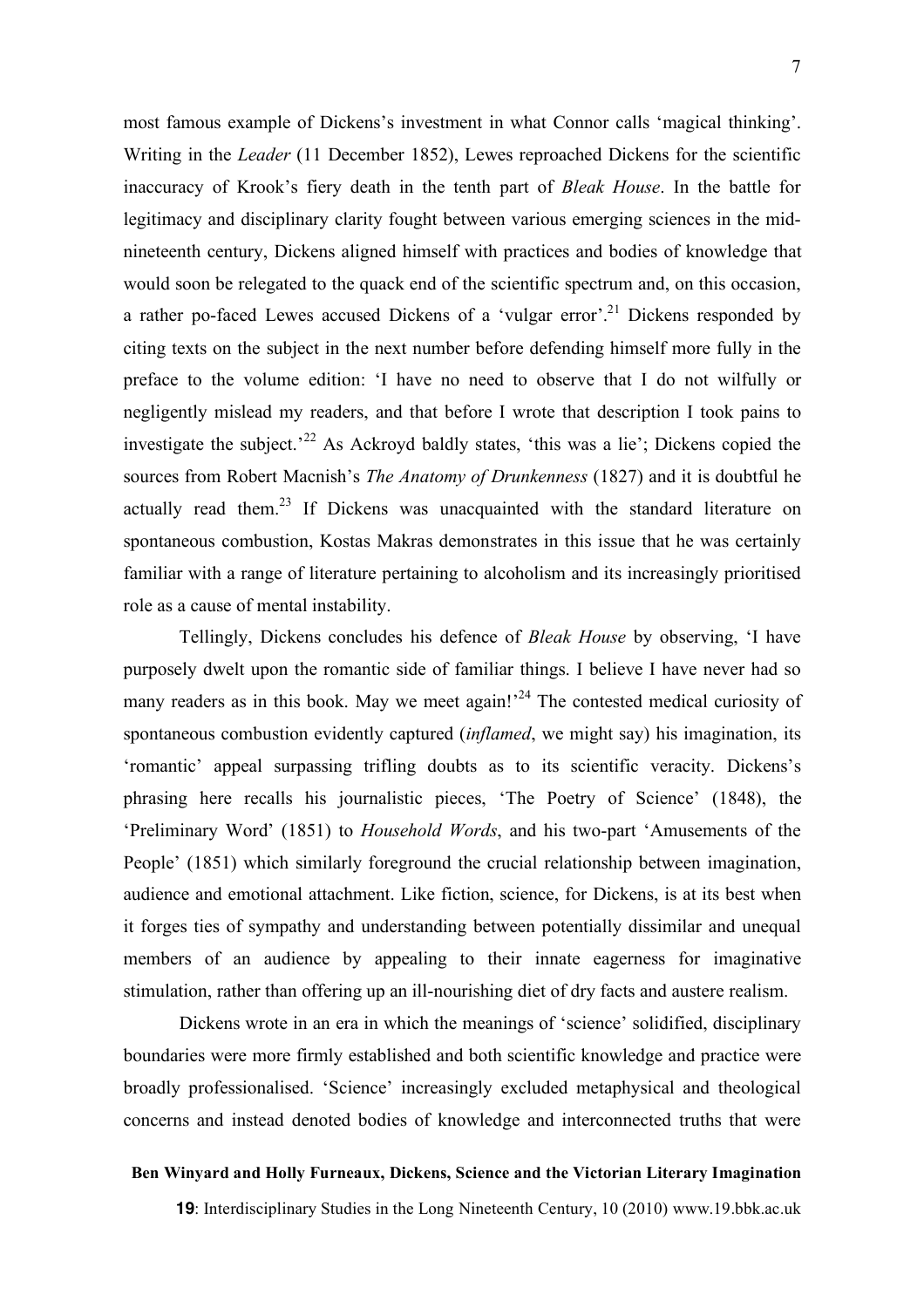coherent, empirically proven and demonstrable.<sup>25</sup> However, when Dickens began writing fiction, science was, in Diana Postlethwaite's words, 'still a discipline-in-progress, not yet a subject to be studied at Oxford or Cambridge, often an enthusiasm pursued by the independent amateur.<sup>26</sup> Always keen to deflate pomposity and narrowness of vision, Dickens predictably turned his satirical guns on this gentlemanly amateur science. Thus, the mock report which opens *The Pickwick Papers* (1836–37) praises 'the unwearied researches of Samuel Pickwick, Esq.' whose 'Speculations on the Source of the Hampstead Ponds, with Some Observations on the Theory of Tittlebats' has advanced 'the cause of science'.<sup>27</sup> Pickwick emerges as an unprofessional natural historian – a man whose 'enormous brain' has 'agitated the scientific world' – launching on his travels with a lofty but disorganised desire to observe and document the 'character and manners' of his contemporaries. <sup>28</sup> In *The Archaeology of Knowledge* (1969), Foucault stresses that the increasingly unified discipline of science was constituted by 'heterogeneous and dispersed elements', including an earlier natural history – 'a taxonomic discourse, linked to the theory of signs and to the project of a science of order'. <sup>29</sup> Alongside the comedic 'elderly gentleman of scientific attainments' in chapter 38, Pickwick is, like many amateur scientists of the early nineteenth century, concerned with the systematisation and classification of observable natural phenomena.<sup>30</sup>

For Michael Slater, Pickwick the bumbling gentleman-scientist is 'one of those prosperous, self-satisfied old bachelors, often with a hobby-horse' who figured in popular cultural productions of the 1830s, emerging as a stock humorous type alongside the forlorn lover Tracy Tupman, the poet Augustus Snodgrass and the sportsman Nathaniel Winkle.<sup>31</sup> Although the humour is gentle and the satire restrained, Pickwick nevertheless embodies some of the self-importance, dryness and myopia of the early Victorians' taxonomic fervour. In this issue, Andrew Mangham explores the relationship between Pickwick's classificatory zeal and an emergent forensic science, brought into focus for Dickens by the inquest into, and detailed newspaper reports of, the suicide of Robert Seymour, *Pickwick*'s first illustrator. Exploring the impact of Seymour's death on the design of *Pickwick*, Mangham argues that this text, complete with its sustained satirising of scientific misinterpretation, presents a case study for Dickens's interest in the human failings of science, the 'emotional contamination' observable in 'methods of deduction'.

#### **Ben Winyard and Holly Furneaux, Dickens, Science and the Victorian Literary Imagination**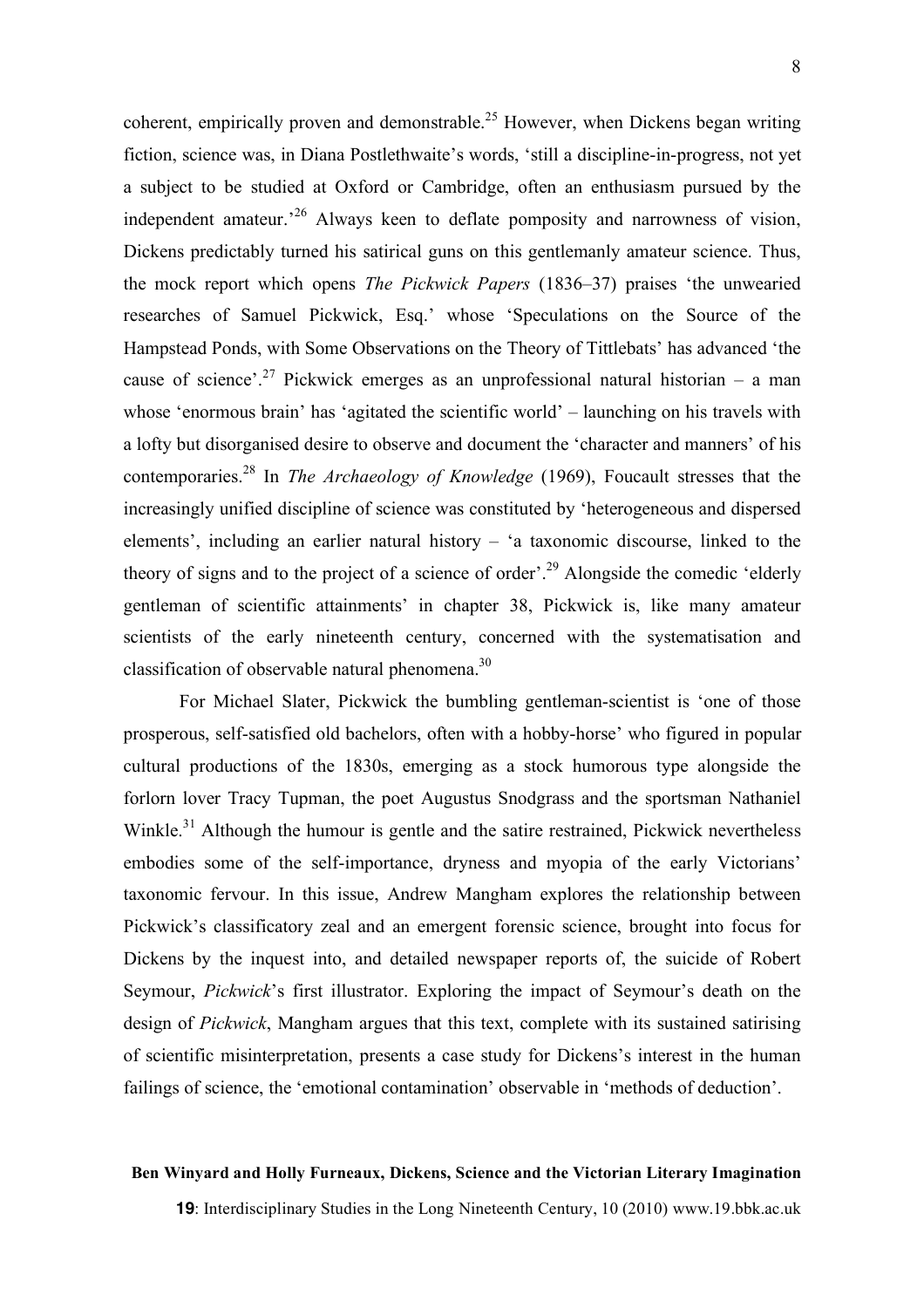#### **'The Poetry of Science': Affect, Aesthetics and Politics**

Dickens championed a democratically accessible science that resembled fiction in its ability to stir the imagination, produce incredible narratives and bind together a reading public. For George Eliot, however, science could mould fiction by offering it a method posited on the steady accretion of facts and details and the precise and objective representation of reality. Just as the scientist observes, records and expounds the laws of nature, so should the novelist faithfully study and report the inexorable operation of natural laws within human society and the fundamental interconnectedness of social relations. In 'The Natural History of German Life' (1856), Eliot argues that although scientific reports of lower-class life may act upon a pre-existing sympathy, only Art is capable of extending experience and engendering empathy, the bedrock of moral feeling:

The greatest benefit we owe to the artist, whether painter, poet, or novelist, is the extension of our sympathies. Appeals founded on generalizations and statistics require a sympathy ready-made, a moral sentiment already in activity; but a picture of human life such as a great artist can give, surprises even the trivial and the selfish into that attention to what is apart from themselves, which may be called the raw material of moral sentiment.<sup>32</sup>

Ignoring realism's 'sacred' purpose, Dickens proffers implausible depictions of 'the People':

We have one great novelist who is gifted with the utmost power of rendering the external traits of our town population; and if he could give us their psychological character – their conceptions of life, and their emotions – with the same truth as their idiom and manners, his books would be the greatest contribution Art has ever made to the awakening of social sympathies. But while he can copy Mrs Plornish's colloquial style […] he scarcely ever passes from the humorous and external to the emotional and tragic, without becoming as transcendent in his unreality as he was a moment before in his artistic truthfulness. 33

Indeed, Dickens's sentimentalism – 'his preternaturally virtuous poor children and artisans, his melodramatic boatmen and courtesans' – represent a form of 'false psychology' and dangerously encourage 'the miserable fallacy that high morality and refined sentiment can grow out of harsh social relations, ignorance, and want; or that the working classes are in a condition to enter at once into a millennial state of *altruism*'. 34 Dickens's melodramatic aesthetics, then, hazardously encourage democratisation without first improving the moral suitability of the disenfranchised masses.

#### **Ben Winyard and Holly Furneaux, Dickens, Science and the Victorian Literary Imagination**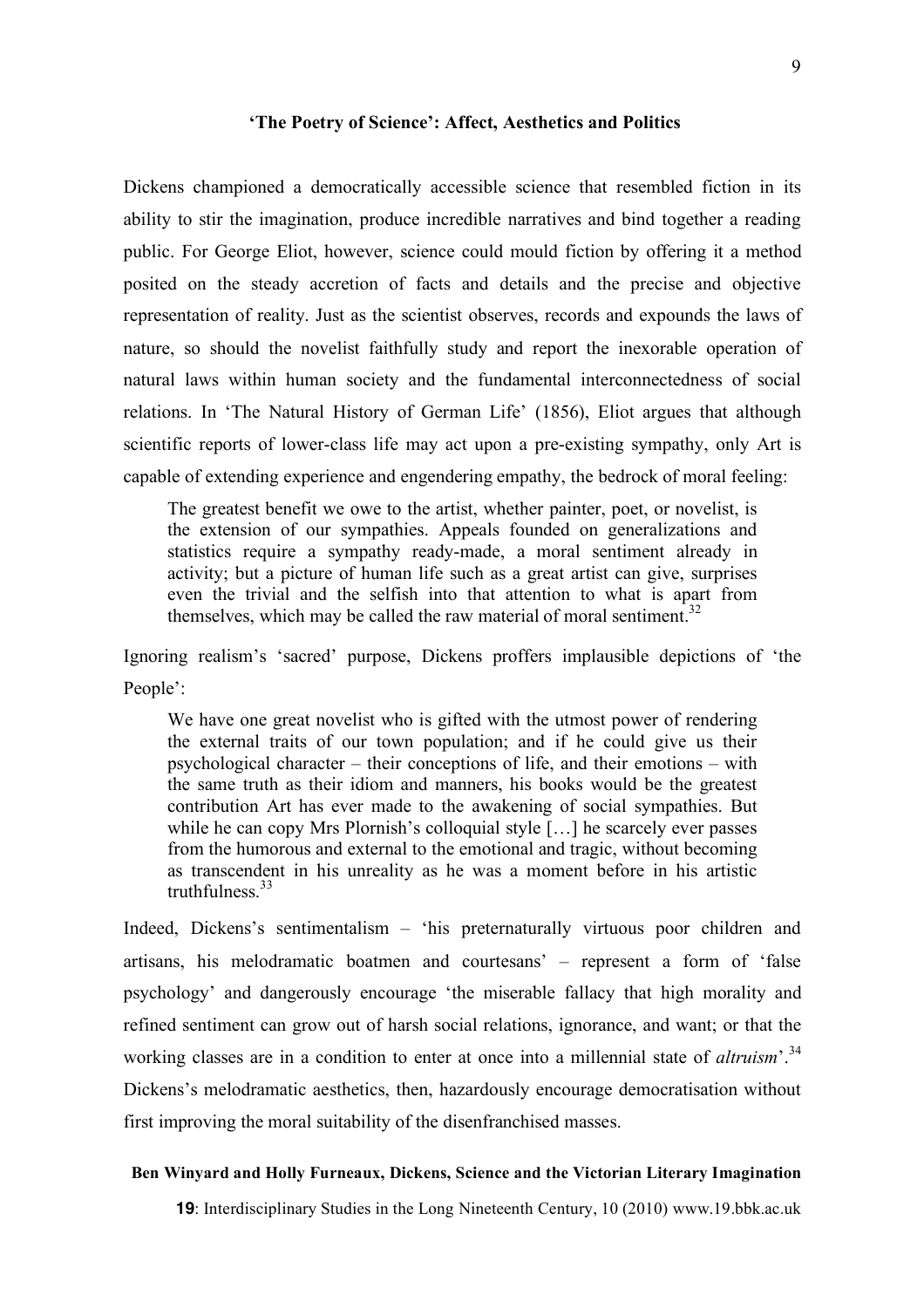It is in 'The Poetry of Science' – his review of Robert Hunt's eponymous 1848 book – that Dickens delineates his vision of science's place in the literary imagination:

To show that the facts of science are at least as full of poetry, as the most poetical fancies ever founded on an imperfect observation and a distant suspicion of them [...]; to show that if the Dryades no longer haunt the woods, there is, in every forest, in every tree, in every leaf, and in every ring on every sturdy trunk, a beautiful and wonderful creation, always changing, always going on, always bearing testimony to the stupendous workings of Almighty Wisdom, and always leading the student's mind from wonder on to wonder, until he is wrapt and lost in the vast worlds of wonder by which he is surrounded from his cradle to his grave.<sup>35</sup>

Here, Dickens broadly replicates the argument of Robert Chambers' 'remarkable' *Vestiges*, a forerunner of the *Origin of Species*, with its proto-evolutionary 'Theory of Development' which asserted that the ascent of humans was divinely preordained ('Review', 787). <sup>36</sup> Dickens immediately focuses on the 'reading public' made receptive for Hunt's work by Chambers who has commendably 'awaken[ed] an interest and a spirit of inquiry in many minds, where these had previously lain dormant' ('Review', 787). Central to Dickens's appreciation of science is its power to rouse the imagination, tell stories and bind together its audience.<sup>37</sup> Nature is a language that science deciphers, inspiring 'wonder' and opening up 'vast worlds' beyond our own:

To show that Science, truly expounding nature, can, like nature herself, restore in some new form whatever she destroys; that, instead of binding us […] in stern utilitarian chains, when she has freed us from a harmless superstition, she offers to our contemplation something better and more beautiful, something which, rightly considered, is more elevating to the soul, nobler and more stimulating to the soaring fancy; is a sound, wise, wholesome object ('Review', 787).

Although 'Science has blown to atoms' mythical explanations for natural phenomena, she has replaced them not with arid facts that imprison the mind but with equally fantastical and imaginatively nourishing narratives:

Science has gone down into the mines and coal-pits, and before the safetylamp, the Gnomes and Genii of those dark regions have disappeared. But, in their stead, the process by which metals are engendered in the course of ages; the growth of plants which, hundreds of fathoms underground, and in black darkness, have still a sense of the sun's presence in the sky […]; the histories of mighty forests and great tracts of land carried down into the sea […] are made familiar to us. Sirens, mermaids, shining cities glittering at the bottom of the quiet seas, and in deep lakes, exist no longer; but, in their place, Science, their destroyer, shows us whole coasts of coral reef constructed by the labours

### **Ben Winyard and Holly Furneaux, Dickens, Science and the Victorian Literary Imagination**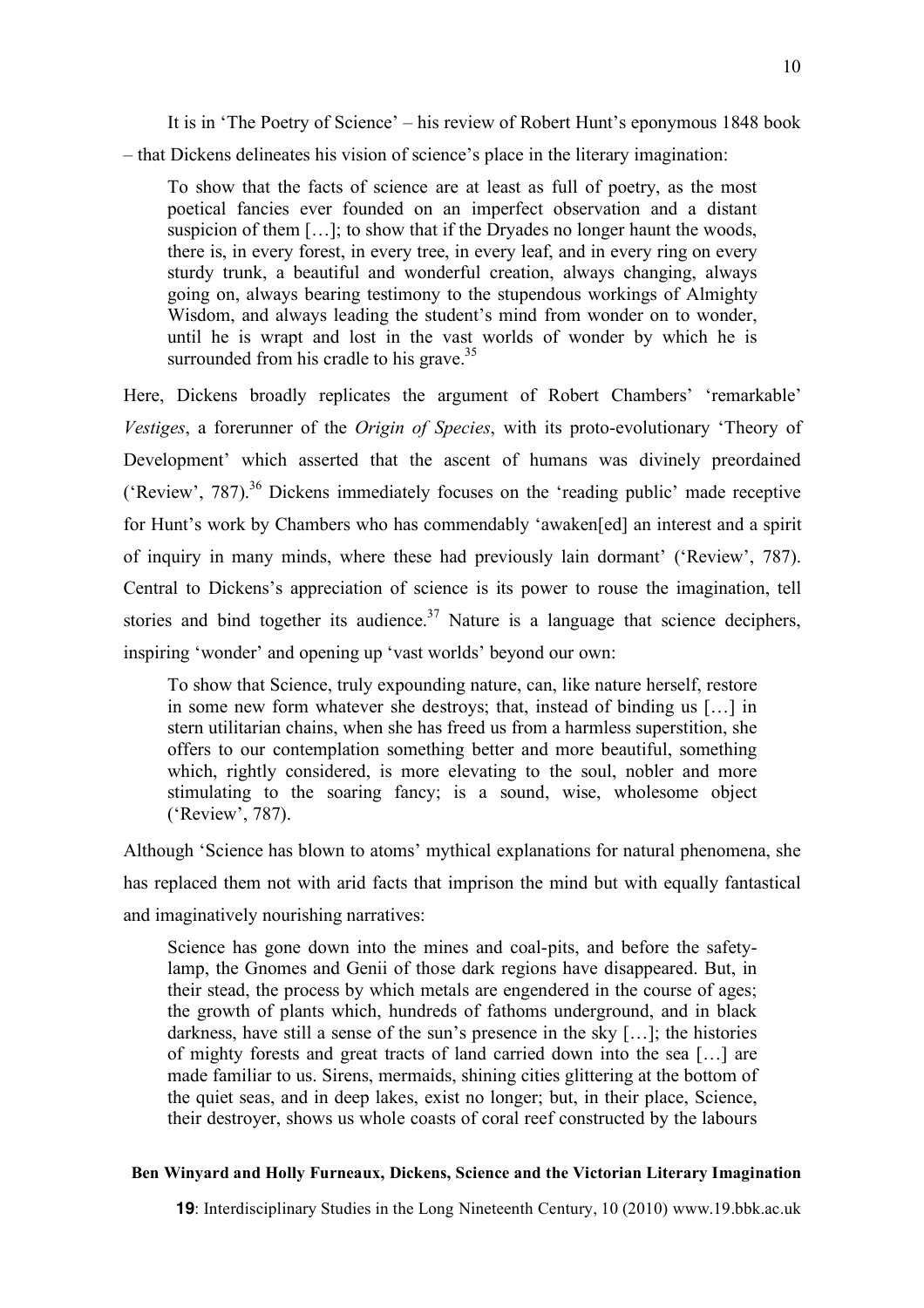of minute creatures; points to our own chalk cliffs and limestone rocks, as made of the dust of myriads of generations of infinitesimal beings that have passed away ('Review', 787).

Reproducing florid extracts from Hunt's book on electricity, gravity, light, magnetism, the formation and decomposition of matter, molecular structure, and time, Dickens is evidently less concerned with the empirical accretion of fact and detail than with the poetry of invisible forces and barely discernible, millennial changes in the natural world. As Ackroyd observes, this melding of literary and scientific worldviews illustrates 'how mythopoeic the Victorian imagination was; how much fact and discovery were seen in terms of mystery and even magic<sup>'.38</sup>

Dickens's enthusiasm for scientific narratives which stimulate and foster the human imagination and enable visions of a 'better and more beautiful' future chimes with his 'Preliminary Word' to *Household Words*, in which he defends the right of the poor to entertainment and the exercise of 'fancy':

No mere utilitarian spirit, no iron binding of the mind to grim realities, will give a harsh tone to our Household Words. In the bosoms of the young and old, of the well-to-do and of the poor, we would tenderly cherish that light of Fancy which is inherent in the human breast […]. To show to all, that in familiar things, even in those which are repellent on the surface, there is Romance enough, if we will find it out:  $-$  to teach the hardest workers at this whirling wheel of toil, that theirs is not necessarily a moody, brutal fact, excluded from the sympathies and graces of imagination; to bring the greater and the lesser in degree, together, upon that wide field, and mutually dispose them to a better acquaintance and a kinder understanding – is the one main object of Household Words.<sup>39</sup>

Utilitarianism once again epitomises the narrow scope of the empirical, taxonomical and social sciences, which stunt imaginative growth and check interpersonal attachments. The best type of science, like the best art, enables ordinary people to escape 'out of the literal world'. 40

'The Amusements of the People', which also ran in the first number of *Household Words*, similarly champions popular forms of entertainment, such as melodrama, which nurture imagination and fantasy. Although the accumulation of facts and a sound understanding of material realities are commendable and necessary, they fail to engender the affective ties that sustain community:

The Polytechnic Institution in Regent Street, where an infinite variety of ingenious models are exhibited and explained, and where lectures comprising

#### **Ben Winyard and Holly Furneaux, Dickens, Science and the Victorian Literary Imagination**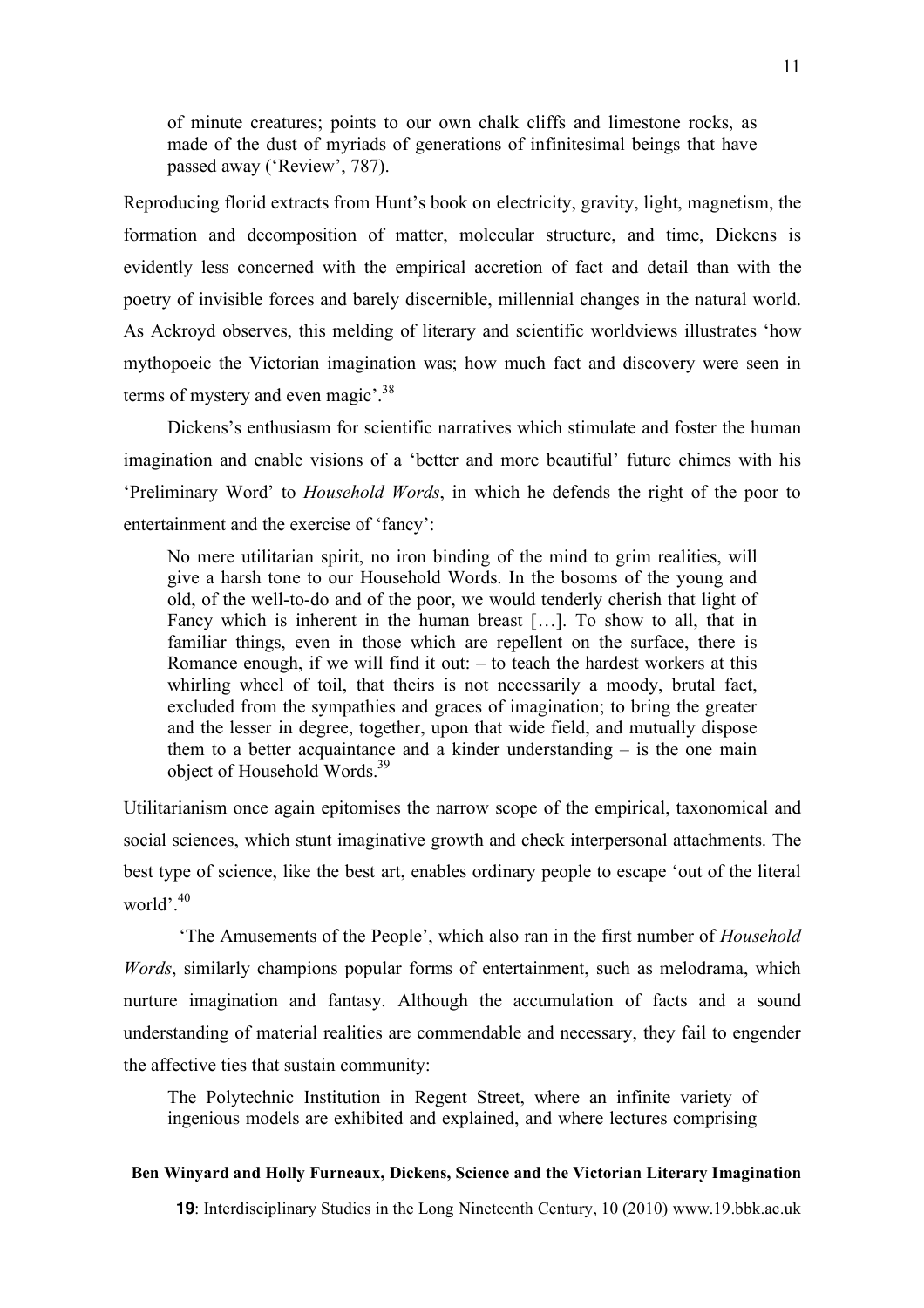a quantity of useful information on many practical subjects are delivered, is a great public benefit and a wonderful place, but we think a people formed *entirely* in their hours of leisure by Polytechnic Institutions would be an uncomfortable community. We would rather not have to appeal to the generous sympathies of a man […] who had passed all his holidays, when a boy, among cranks and cogwheels. […] There is a range of imagination in most of us, which no amount of steam-engines will satisfy; and which Thegreat-exhibition-of-the-works-of-industry-of-all-nations, itself, will probably leave unsatisfied. $41$ 

For Dickens, fundamental emotional and social bonds are formed between different classes and peoples by the engendering of sympathy via the imagination. As Sally Ledger observes, Dickens was keen to ensure that the articles in *Household Words* were not 'too baldly informative and utilitarian', but instead appealed to and stimulated readers' feelings.<sup>42</sup> Sympathy extends not from dry analyses of observable phenomena, but from imagination, wonderment, amusement and emotional engagement. Just as Dickens championed the theatre as a democratically accessible cultural form, so too he advocated the promulgation of arresting, poetical scientific ideas; hence the two *Household Words* articles extolling Faraday's insights ('The Chemistry of a Candle' and 'The Mysteries of a Tea-Kettle', 3 August and 16 November 1851) and demonstrating how scientific wonderment is observable in, and radically transforms, everyday realities.

For Eliot and Lewes, Dickens's fiction failed in its moral purpose because it did not realistically depict psychological depth and the complexity of human emotions and relations. However, Dickens was arguably more fascinated by scientific narratives of the natural world and the forces which shape it than in explanations for, and accounts of, human character, emotion and psychology. Instead of producing fiction posited on an empirical observation of the inner life, Dickens radically questions, in Juliet John's words, 'how we know what we think we know about life beneath or beyond surfaces. The reality of innerness and depths is ultimately never empirically knowable.<sup>43</sup> Feeling 'never resides "in" people in Dickens; it manifests itself metamorphically through and between people and things.<sup>44</sup> Thus, Dickens was less interested in science as a method or a means of observing and empirically 'knowing' human feeling, than as a medium through which that feeling could manifest itself. For Dickens, science should excite, rather than reductively explain, the imagination and the bonds its forges between people.

Another of Dickens's more public statements on science was a speech delivered to the Birmingham and Midland Institute on 27 September 1869. Here, he dismisses the

# **Ben Winyard and Holly Furneaux, Dickens, Science and the Victorian Literary Imagination**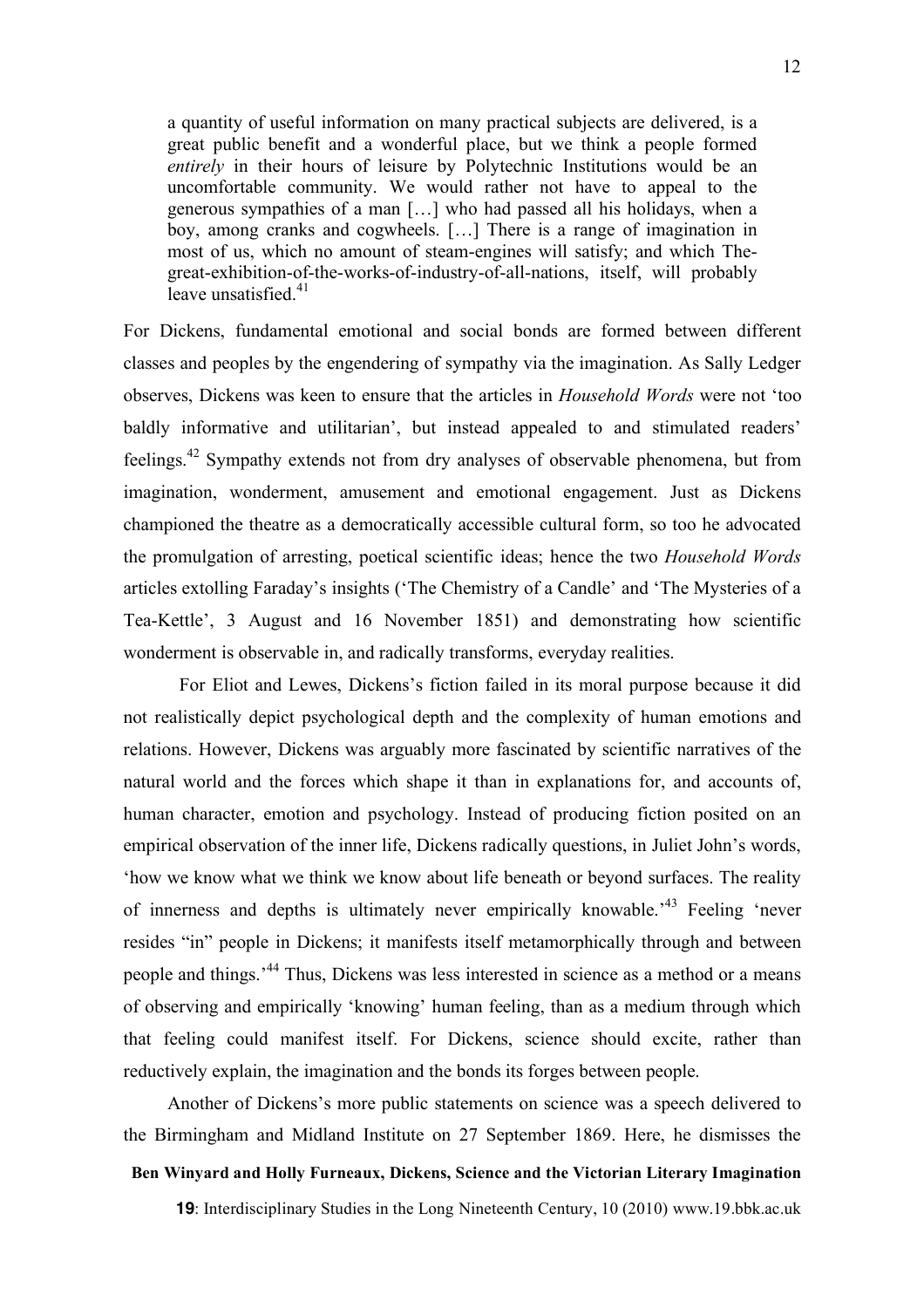'assumption' that 'this age is a material age' and, unpicking the 'logical signification' of the phrase, he waggishly observes that the literal materiality of the world has not increased:

Has electricity become more material in the mind of any sane, or moderately insane [*laughter*] man, woman, or child, because of the discovery that in the good providence of God it was made available for the service and use of man [...]? Do I make a more material journey to the bedside of my dying parents or my dying child, when I travel there at the rate of sixty miles an hour, than when I travel thither at the rate of six? Rather, in the swiftest case, does not my agonised heart become over-fraught with gratitude to that Supreme Beneficence from whom alone could have proceeded the wonderful means of shortening my suspense? $45$ 

The materiality of substances 'that we can weigh or measure, imprison or release' is not determined or amplified by technological advances, but, rather, divinely established 'from the instant of their creation' and will remain constant until 'the day of judgment':

When did this so-called material age begin? With the invention of the art of printing? Surely it has been a long time about; and which is the more material object, the farthing tallow candle that will not give me light, or that flame of gas which will? [*Laughter and applause*] ('Birmingham', p. 404)

Just like Faraday's *Household Words* articles, Dickens's reference to 'the farthing tallow candle' marries scientific insight with the everyday, humdrum objects of lower-class life. This speech also attempts to accommodate materialist science, technological change and geological, palaeontological and evolutionary narratives within a theistic understanding of the unique place of humanity in the universe and God's benevolent creativity. Dickens thus deftly sidesteps Biblical criticism by arguing that the 'diversified wonders' of his age 'might have been disclosed by Divine lips nigh upon two thousand years ago, but that the people of that time could not bear them' ('Birmingham', p. 405).

Dickens also tellingly deploys melodramatic and sentimental images – the 'dying parents' and the 'dying child' – recalling figures from his own fiction such as Clara Copperfield and Little Nell, among many others. As in 'The Poetry of Science', Dickens filters science's most awe-inspiring and imaginatively sustaining narratives and observations through his melodramatic aesthetics and radical politics, seeing in the immensity of the universe a metaphor for ties between individuals and communities:

As astronomers tell us that it is probable that there are in the universe innumerable solar systems besides ours, to each of which myriads of utterly unknown and unseen stars belong, so it is certain that every man, however

#### **Ben Winyard and Holly Furneaux, Dickens, Science and the Victorian Literary Imagination**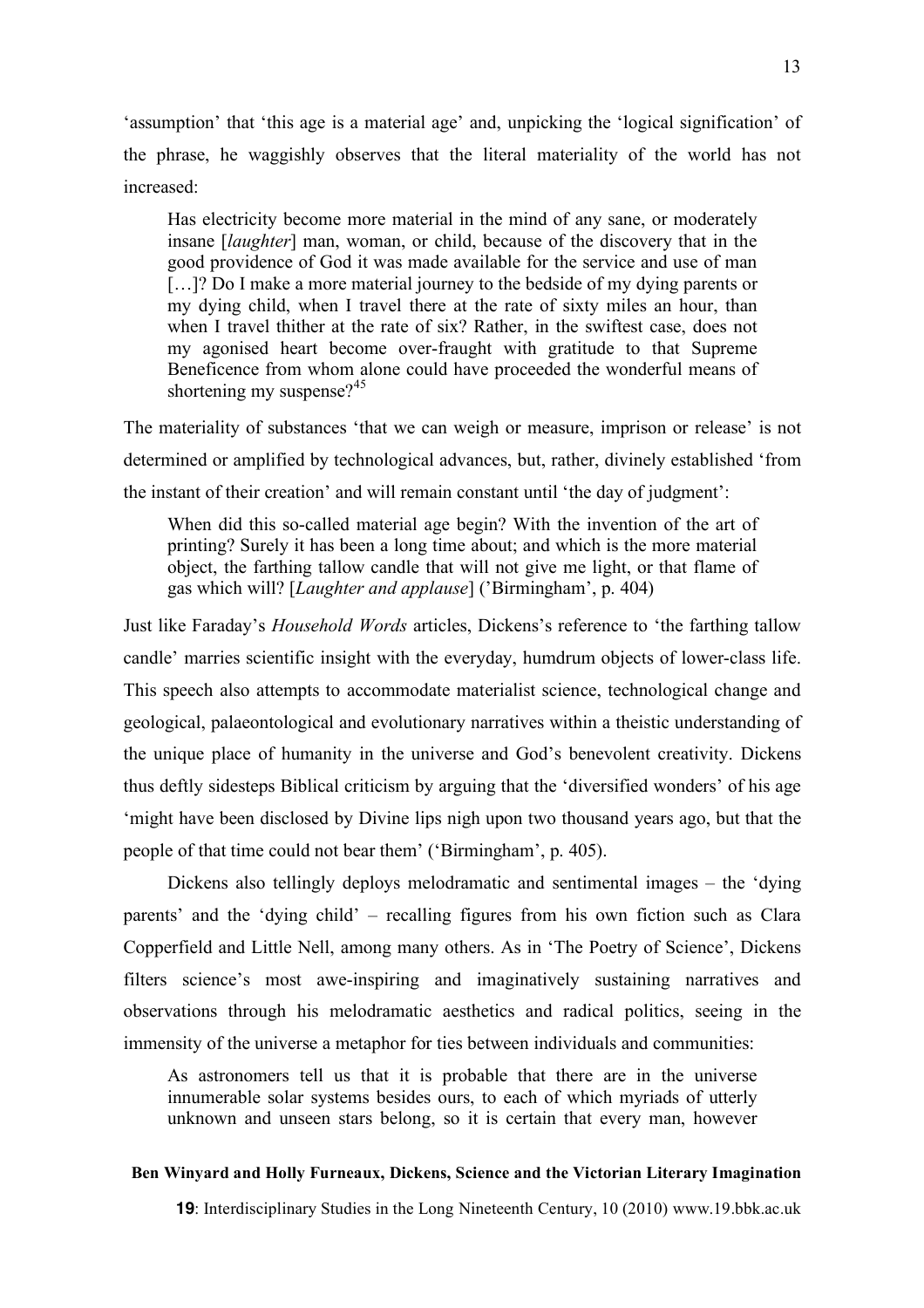obscure, however far removed from the general recognition, is one of a group of men impressible for good and impressible for evil, and that it is in the eternal nature of things that he cannot really improve himself without in some degree improving other men [*Hear, hear*.] ('Birmingham', p. 400)

Dickens readily accepts scientific ideas potentially discomforting to his theistic worldview, but he is repeatedly drawn to examine them in terms of human relations and the bonds between people which sustain individuals and communities. For Dickens, the power and wonder of science lay in its ability to forge narratives, to tell stories, about the natural world and, as evidenced by his library at Gad's Hill, he was captivated by accounts of the Earth's geological structure and formation, natural forms, and invisible dynamics and forces. Dickens was less stimulated by science's hypothetical ability to explain human emotions and relationships than in its poetic ability to stimulate and sustain them. For Dickens, the best science offered metaphors for describing human life and society and acted as a medium for the values that he believed united and bound disparate peoples.<sup>46</sup>

### *Postscript*

It was a mournful honour to dedicate the one-day conference, 'Dickens and Science', to the memory of Sally Ledger. Sally, whose loss we feel so profoundly in both personal and professional terms, had long been an organiser of the annual Dickens Day and had been working recently on this topic: she presented a paper entitled 'Dickens, Natural History and *Our Mutual Friend*' on a 'Dickens and Science' panel at the 2008 MLA conference in San Francisco.<sup>47</sup> Given the polyphonic and democratic potential in approaches to Dickens and science and the topic's imbrication in debates about the value of forms of cultural and intellectual capital, it is easy to see why this theme appealed to Sally after completing her groundbreaking book *Dickens and the Popular Radical Imagination* (Cambridge: Cambridge University Press, 2007), which placed Dickens in a radical culture of dissent, examining him in a context of thinkers including William Hone, William Cobbett, and Ernest Jones. It is to Sally that many of us owe a richer understanding of Dickens and a profound sense of the myriad pleasures – intellectual and emotional – to be gained from his work. We dedicate this issue to her with the hope that we will always endeavour to replicate her generous spirit, keen intellect, wicked sense of humour and radical imagination.

#### **Ben Winyard and Holly Furneaux, Dickens, Science and the Victorian Literary Imagination**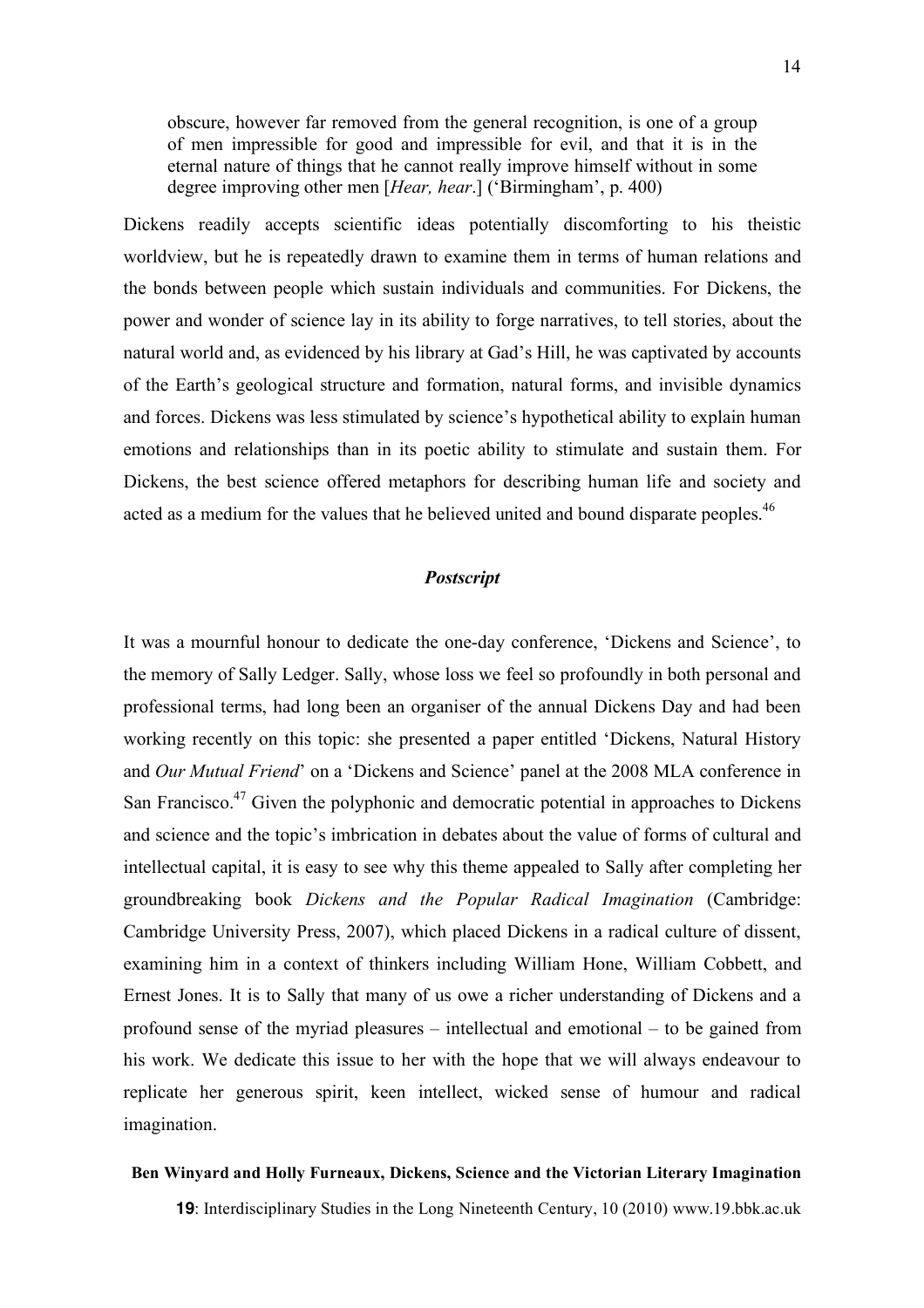<sup>1</sup> [George Henry Lewes], 'Dickens in Relation to Criticism', *Fortnightly Review*, n.s. no. 62 (1 February 1872), 141–54 (p. 152).

<sup>2</sup> Charles Dickens, 'Preface to 1853 edition of *Bleak House*', in *Bleak House* [1852–53], ed. by Nicola Bradbury (London: Penguin, 2003), p. 7.

<sup>3</sup> Gordon S. Haight, 'Dickens and Lewes on Spontaneous Combustion', *Nineteenth-Century Fiction*, 10 (1955), 53–63 (p. 63).

<sup>4</sup> K. J. Fielding, 'Dickens and Science?', *Dickens Quarterly*, 13 (1996), 200–16 (pp. 204–05); J. H. Stonehouse (ed.), *Catalogue of the Library of Charles Dickens from Gadshill* (London: Piccadilly Fountain Press, 1935).

<sup>5</sup> John Picker, *Victorian Soundscapes* (Oxford: Oxford University Press, 2003); Gowan Dawson, 'Richard Owen, Comparative Anatomy and the Reading of Dickens's Serial Fiction', paper given at the 'Dickens and Science' Dickens Day conference, Institute of English Studies, London, 10 October 2009.

<sup>6</sup> K. J. Fielding, 'Dickens and Science?', *Dickens Quarterly*, 13 (1996), 200–16 (pp. 204–05).

<sup>7</sup> Adelene Buckland, '"The Poetry of Science": Charles Dickens, Geology and Visual and Material Culture in Victorian London', *Victorian Literature and Culture*, 35 (2007), 679–94 (p. 680).

<sup>8</sup> Diana Postlethwaite, 'George Eliot and Science', in *The Cambridge Companion to George Eliot* (Cambridge: Cambridge University Press, 2001), pp. 98–118 (p. 99).

<sup>9</sup> This annual event is now organised jointly by Birkbeck, The University of Leicester and The Dickens Fellowship. We would like to thank Michael Slater and Tony Williams for their support with the organisation of the day, and Jon Millington of the IES for his unflappable administration. We are grateful to all participants for a really invigorating day of discussion.

<sup>10</sup> Michel Foucault, *The Archaeology of Knowledge* [1969], trans. by A. M. Sheridan Smith (Abingdon: Routledge, 2002), p. 198.

<sup>11</sup> Gillian Beer, *Darwin's Plots: Evolutionary Narrative in Darwin, George Eliot and Nineteenth-Century Fiction* (London: Routledge and Kegan Paul, 1983), p. 8; George Levine, *Darwin and the Novelists: Patterns of Science in Victorian Fiction* (Cambridge, MA: Harvard University Press, 1988), p. 120.

<sup>12</sup> George Levine, 'Dickens and Darwin, Science and Narrative Form', *Texas Studies in Literature and Language*, 28 (1986), 250–81 (p. 256).

<sup>13</sup> Ann Y. Wilkinson, '*Bleak House*: From Faraday to Judgement Day', *ELH*, 34 (1967), 225–47 (p. 229).

<sup>14</sup> Peter Ackroyd, *Dickens* [1990] (London: Vintage, 1999), p. 698 (original emphases).

<sup>15</sup> Howard Fulweiler, '"A Dismal Swamp": Darwin, Design and Evolution in *Our Mutual Friend*', *Nineteenth-Century Literature*, 49 (1994), 50–74.

<sup>16</sup> See, for example, Michael Hollington, 'The Voice of Objects in The Old Curiosity Shop', *Australasian Journal of Victorian Studies*, 14 (2009), 1–8; Catherine Waters, *Commodity Culture in Dickens's* Household Words*: The Social Life of Objects* (Aldershot: Ashgate, 2008); Elaine Freedgood, *The Ideas in Things: Fugitive Meaning in the Victorian Novel* (Chicago: University of Chicago Press, 2006), and Elaine Freedgood, 'Commodity Criticism and Victorian Thing Culture: The Case of Dickens', in *Contemporary*

#### **Ben Winyard and Holly Furneaux, Dickens, Science and the Victorian Literary Imagination**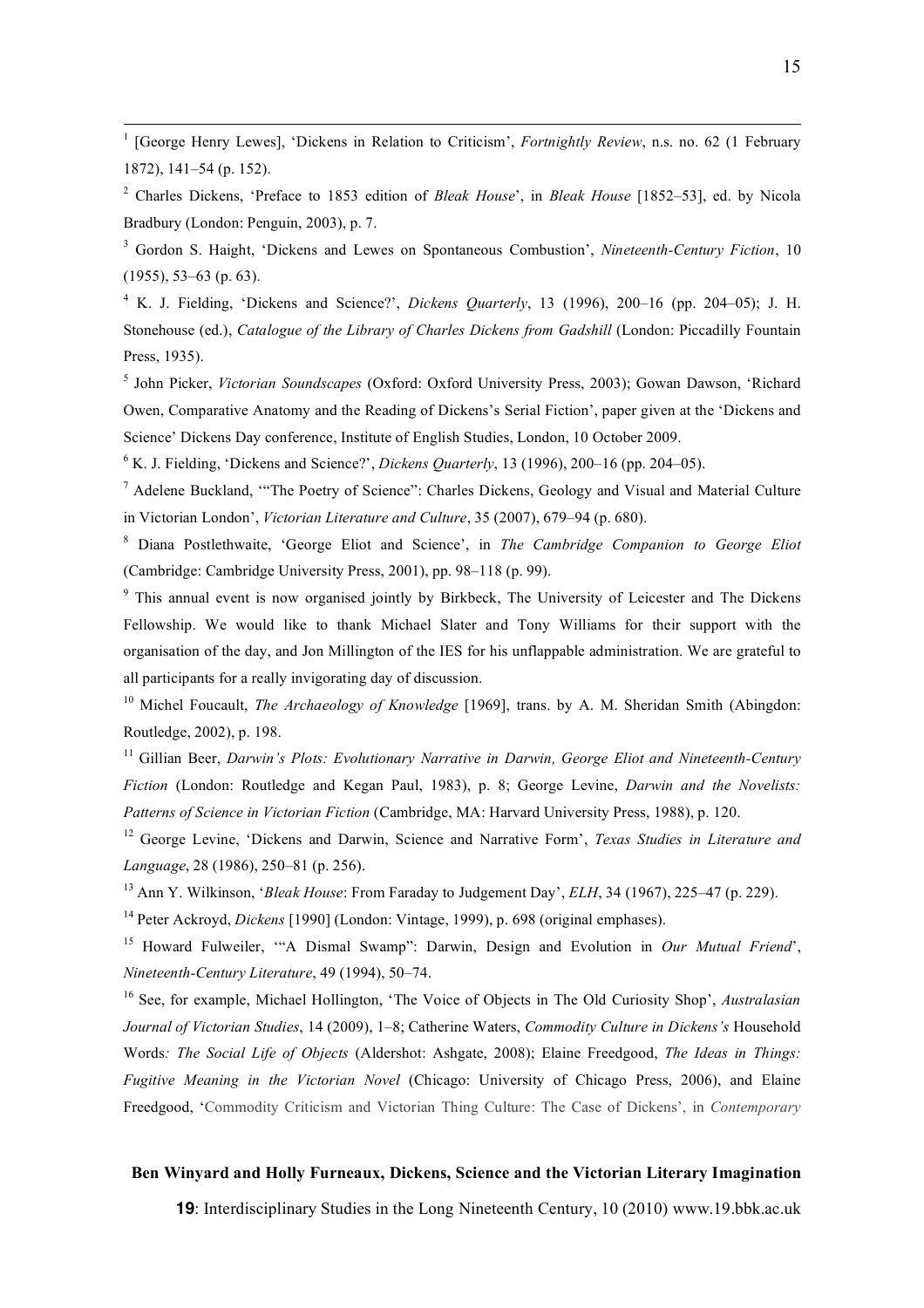*Dickens*, ed. by Deidre David and Eileen Gillooly (Columbus: Ohio State University Press, 2008), pp. 152– 68.

Beer, pp. 46–7.

John Bowen, *Other Dickens: Pickwick to Chuzzlewit* (Oxford: Oxford University Press, 2000), p. 16.

Lewes, p. 148.

Bowen, p. 19.

Michael Slater, *Charles Dickens* (New Haven and London: Yale University Press, 2009), p. 349.

Dickens, 'Preface', p. 6.

Ackroyd, p. 697.

<sup>24</sup> Dickens, 'Preface', p. 7.

Foucault, p. 197.

Postlethwaite, p. 99.

 Charles Dickens, *The Posthumous Papers of the Pickwick Club* [1836–37], ed. by Mark Wormald (London: Penguin, 1999), p. 15.

Dickens, *The Posthumous Papers of the Pickwick Club*, p. 16.

Foucault, pp. 198, 199.

Postlethwaite, pp. 99–100, 101.

Slater, p. 65.

 George Eliot, 'The Natural History of German Life' [1856], in *George Eliot: Selected Critical Writings*, ed. by Rosemary Ashton (Oxford: Oxford University Press, 2000), pp. 260–95 (pp. 263–64).

Eliot, p. 264.

Eliot, p. 265 (original emphasis).

 [Charles Dickens], 'Review of Robert Hunt's *The Poetry of Science, or Studies of the Physical Phenomena of Nature*', *Examiner*, 9 December 1848, 787–88 (p. 787). Subsequent references occur in the text as 'Review'.

Slater, p. 277.

Slater, p. 277.

Ackroyd, p. 699.

[Charles Dickens], 'A Preliminary Word', *Household Words*, 1 (30 March 1850), 1–2 (p. 2).

 Juliet John, *Dickens's Villains: Melodrama, Character, Popular Culture* (Oxford: Oxford University Press, 2001), p. 5. The phrase is from 'The Amusement of the People', Dickens's classic statement on the important role of the theatre in the lives of the lower classes.

 Charles Dickens, 'The Amusements of the People [I]', *Household Words*, 1 (13 April 1850), in Michael Slater (ed.), *Dickens' Journalism, vol. 2: 'The Amusements of the People' and Other Papers, Reports, Essays and Reviews, 1834–51* (London: J. M. Dent, 1996), pp. 179–85 (pp. 180–81, original emphasis).

 Sally Ledger, *Dickens and the Popular Radical Imagination* (Cambridge: Cambridge University Press, 2007), p. 173.

John, p. 121.

### **Ben Winyard and Holly Furneaux, Dickens, Science and the Victorian Literary Imagination**